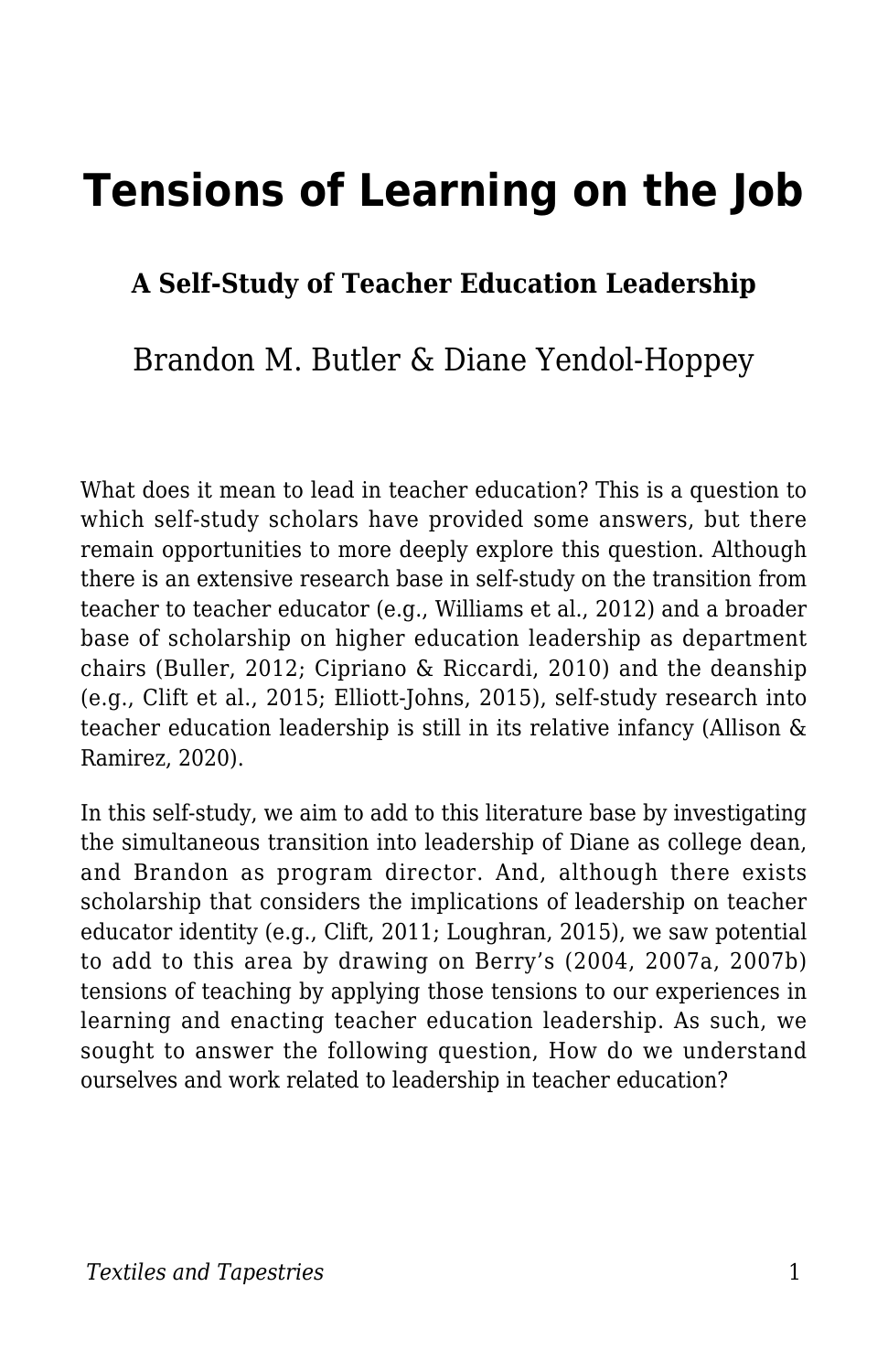### **Literature Review**

Manke (2004) reviewed self-studies of leadership at various levels and contexts, ranging from public school administration to teacher education department chair, center director, division head, and dean. Manke identified four themes present in the literature at that time, issues of power, community, social justice, and reform. However, explorations of professional identity were absent in self-studies of leadership to that point. Over time, the implications of leadership on the professional identity of teacher education leaders has received attention, with the teacher educator and leader identity often in conflict. In a self-study of her transition into leadership, Clift (2011) found that "the life, obligations, responsibilities, and roles of a faculty member do not provide a clear framework for assuming the role and responsibility of a teacher education administrator" (p. 168). She added, "the roles associated with being a faculty member, researcher, and administrator sometimes conflict" (p. 168).

Loughran (2015) too noted a shift in professional identity, like that of teacher to teacher educator. He stated, "making the transition from professor to dean has highlighted for me the personal and professional challenges associated with the process of 'becoming' through a shifting identity" (p. 5). Loughran commented on the fact that leadership took him away from research and teaching he associated with his teacher educator identity. In several studies, Allison and Ramirez shared their experiences of transitioning into leadership (Allison & Ramirez, 2016; Ramirez & Allison, 2016; Ramirez & Allison-Roan, 2014). In Ramirez and Allison (2016), they highlighted the continued challenge in implementing their teacher educator identities and research but saw possibilities in exploring the intersection between leadership and teacher education to make connections between these two sides of their professional lives. Although tensions of learning and enacting leadership have been raised in this literature, including challenges, conflicts and discomforts, we found a formal consideration of tensions to be largely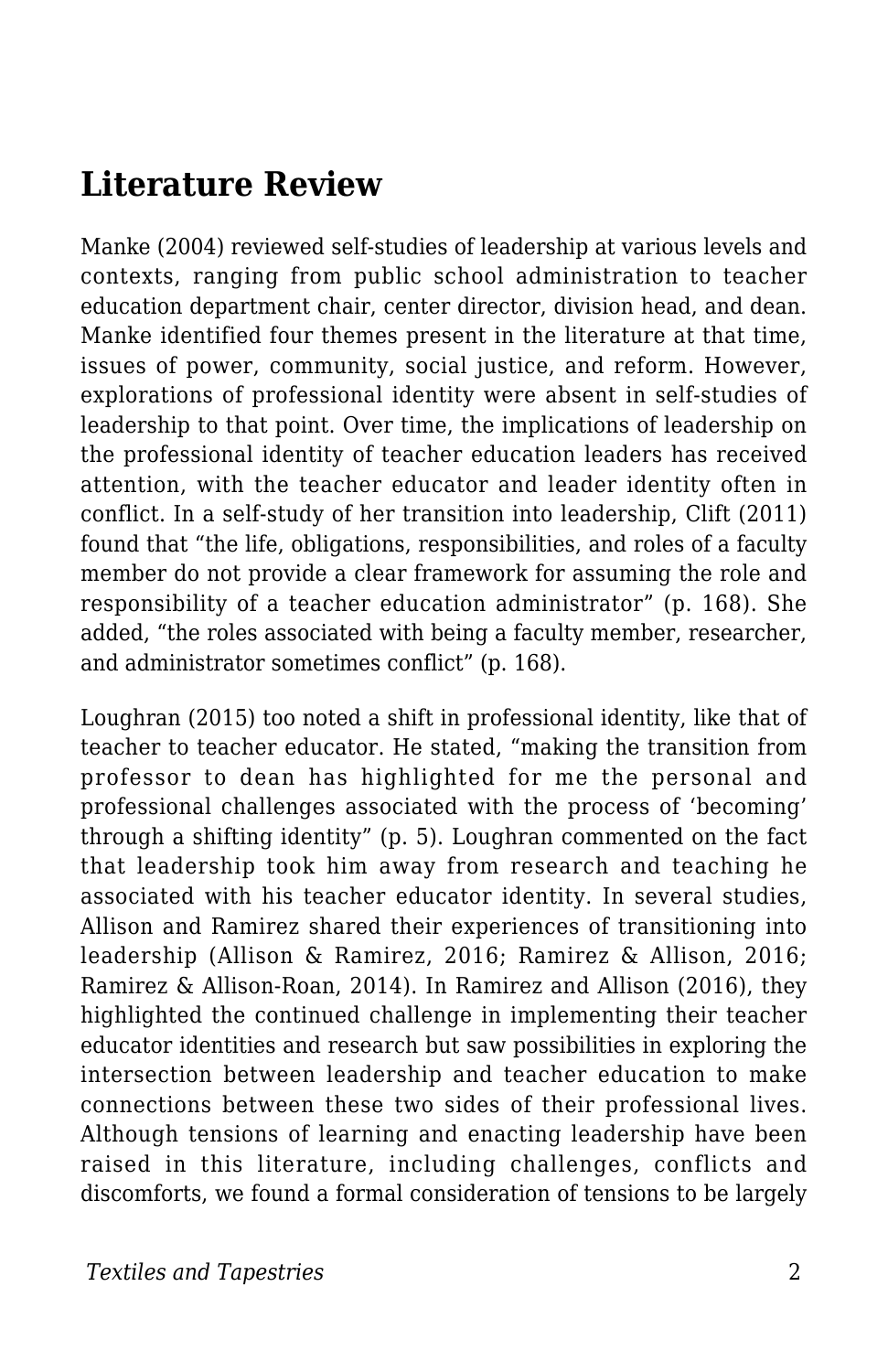absent. Badali (2012) and Ramirez and Allison-Roan (2014) mention tensions that exist in their practices, but the concept was not used as an analytical lens for understanding their leadership work.

Personal experience was regularly used by many teacher educators to orient their work and identity as leaders. Kitchen (2016) relied on his long-standing focus on relational teacher education, noting, "my prior experiences as an educator and teacher educator had taught me the importance of recognizing the wealth of professional experiences of my colleagues" (p. 75). Clift (2015) stated that "most deans had a personal history of leadership and service long before they became academics" (p. 23). However, many of these leaders noted limited training and support for leadership work, highlighting the need for universities and colleagues alike to support new teacher education leaders. Loughran (2015) expressed the importance of mentoring and used executive coaching and critical friendship to help him make sense of his leadership work (Loughran & Allen, 2014; Loughran & Brubaker, 2015). Additionally, Allison and Ramirez found comentoring to have a profound effect on their developing leadership identities and practices (Allison & Ramirez, 2016; Ramirez & Allison, 2016; Ramirez & Allison-Roan, 2014).

## **Theoretical Perspective**

Berry (2004) identified six tensions found in research on teaching teacher education. She noted these tensions can conflict and represent the "ever-present ambiguity of teachers' (and teacher educators') work" (p. 1313). The tensions identified were telling and growth; confidence and uncertainty; working with and against (or action and intent); discomfort and challenge (or safety and challenge); acknowledging and building upon experience (or valuing and reconstructing experience); and planning and being responsive. Berry (2007a, b) later wrote of these tensions in her practice as a science teacher educator, and we use her more recent terminology in this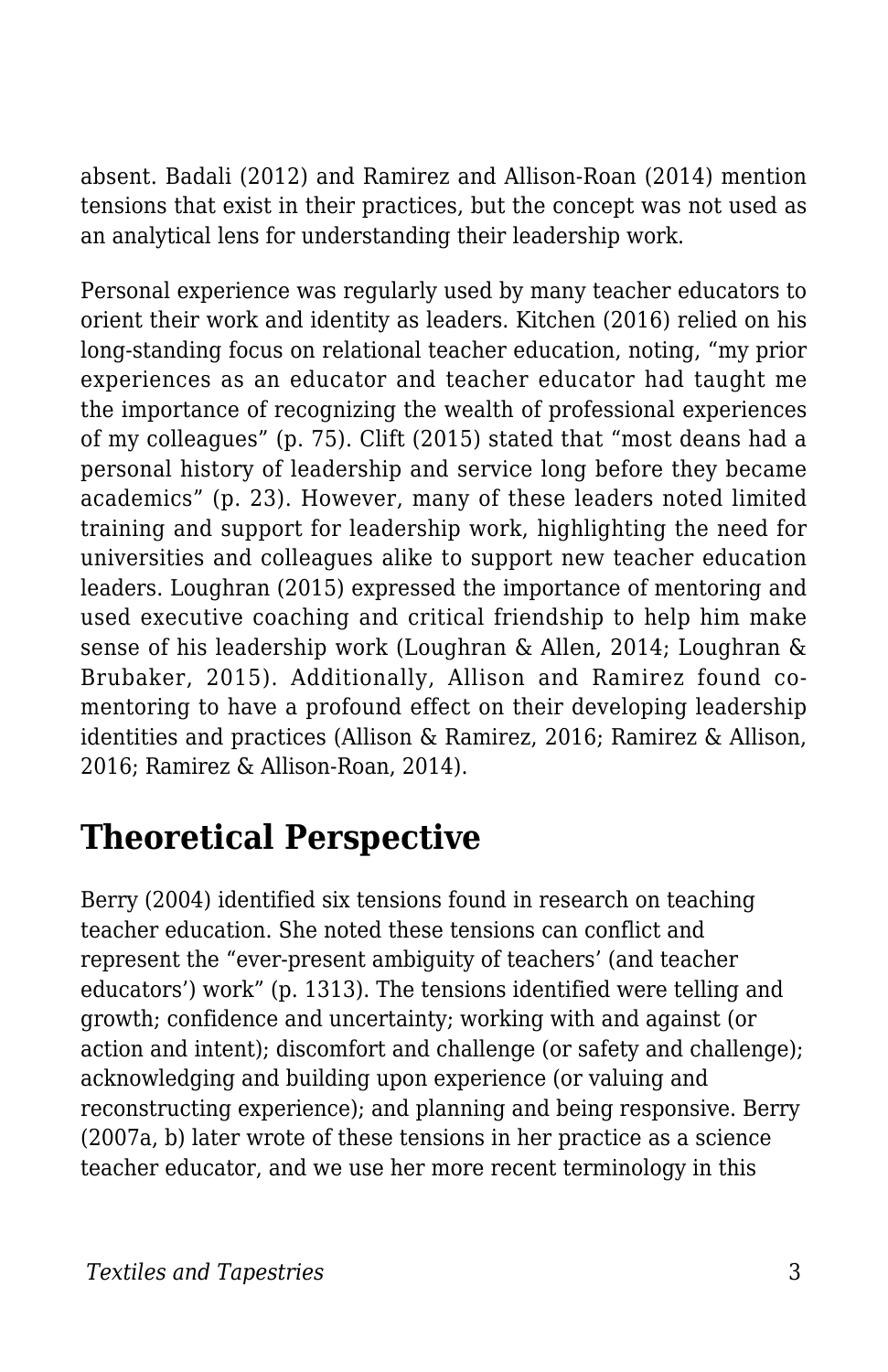chapter. Berry (2007b) noted these tensions "captured well the feelings of internal turmoil experienced by teacher educators as they found themselves pulled in different directions by competing pedagogical demands in their work and the difficulties they experienced as they learnt to recognize and manage these demands" (p. 119). Although tensions have traditionally been used in self-study to research teacher education practices, we see parallels between the tensions teacher educators and teacher education leaders experience. Competing demands and tensions exist in the work of managers, leaders, scholars, and practitioners. As such, we applied these tensions to our leadership work as defined in Table 1.

#### **Table 1**

*Contrasting Tensions of Teaching in Teacher Education and Teacher Education Leadership*

| <b>Tensions</b>       | In Teaching<br><b>Teaching (from</b><br>Berry, 2007a)                                                                                                                                                                                                         | In Teacher Education<br>Leadership                                                                                                                                                                                                                                                                                                 |
|-----------------------|---------------------------------------------------------------------------------------------------------------------------------------------------------------------------------------------------------------------------------------------------------------|------------------------------------------------------------------------------------------------------------------------------------------------------------------------------------------------------------------------------------------------------------------------------------------------------------------------------------|
| Telling and<br>Growth | This tension is<br>embedded in teacher<br>educators' learning<br>how to balance their<br>desire to tell<br>prospective teachers<br>about teaching and<br>providing<br>opportunities for<br>prospective teachers to<br>learn about teaching<br>for themselves. | This tension is embedded in<br>leaders' learning how to<br>balance their desire to tell<br>faculty and provide specific<br>learning opportunities<br>related to strengthening<br>teacher education as<br>opposed to relying on them<br>to learn about how to<br>strengthen and innovate in<br>teacher education for<br>themselves. |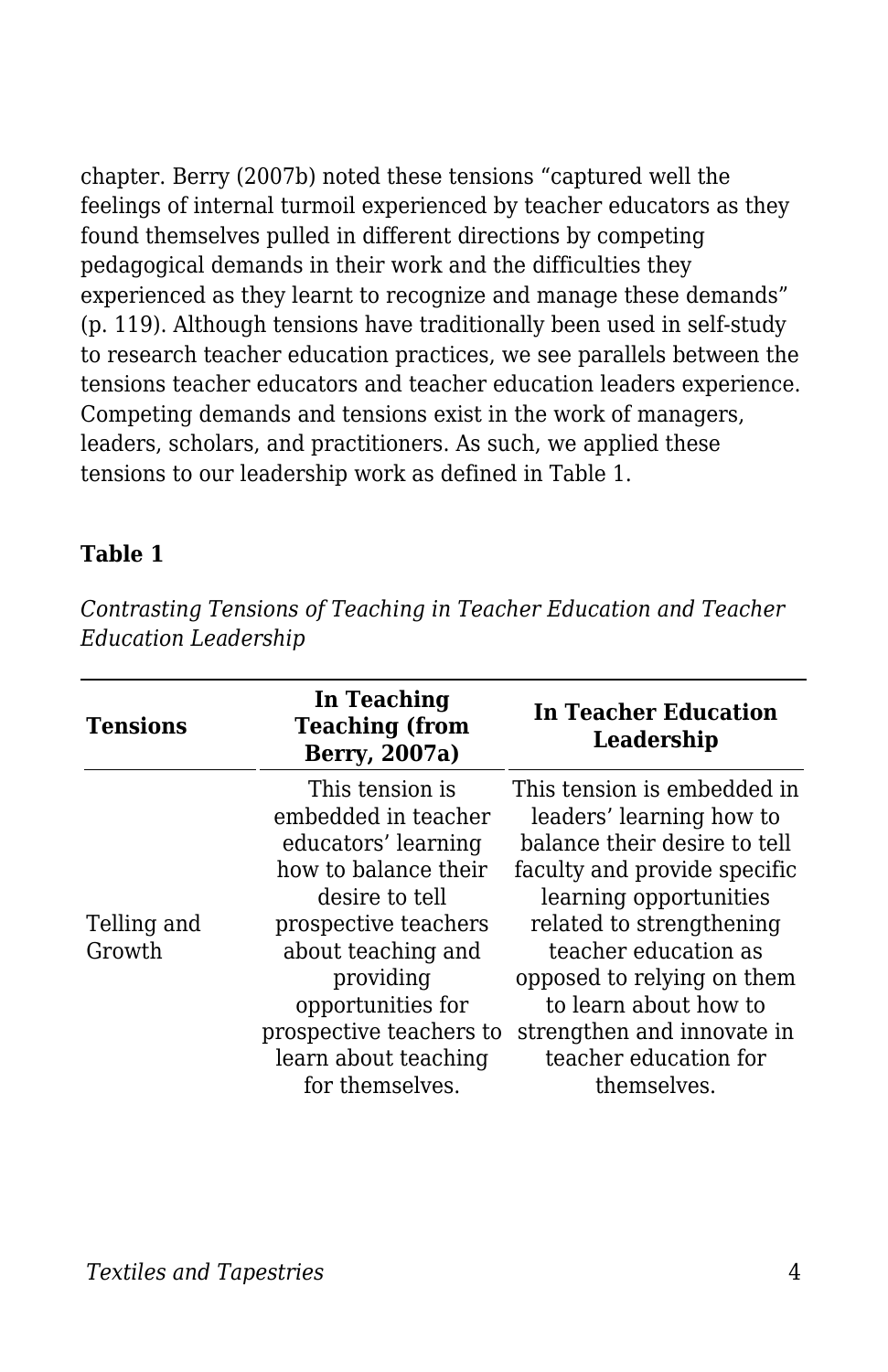| Confidence and<br>Uncertainty | move away from the<br>confidence of<br>established<br>approaches to teaching<br>to explore new, more<br>uncertain approaches<br>to teacher education.                                                                                                                              | about teacher education<br>(and the culture of higher<br>education/teacher<br>education) with learning on-<br>the-job of how to lead<br>innovation/change in<br>teacher education.                                                                                      |
|-------------------------------|------------------------------------------------------------------------------------------------------------------------------------------------------------------------------------------------------------------------------------------------------------------------------------|-------------------------------------------------------------------------------------------------------------------------------------------------------------------------------------------------------------------------------------------------------------------------|
| Action and<br>Intent          | This tension arises<br>from discrepancies<br>between goals that<br>teacher educators set<br>out to achieve in their<br>teaching and the ways<br>in which these goals<br>can be inadvertently<br>undermined by the<br>actions chosen to<br>attain them.                             | This tension arises from<br>discrepancies between<br>goals teacher education<br>leaders set out to achieve<br>and the ways in which these<br>goals can be inadvertently<br>undermined by the actions<br>chosen to attain them.                                          |
| Safety and<br>Challenge       | This tension comes<br>from teacher educators<br>engaging students in<br>forms of pedagogy<br>intended to challenge<br>and confront thinking<br>about teaching and<br>learning, and pushing<br>students beyond the<br>climate of safety<br>necessary for learning<br>to take place. | This tension emerges in the<br>discomfort created in the<br>lived experience of the<br>teacher education leader<br>when engaging faculty in<br>activities intended to<br>challenge and confront<br>program innovation, and<br>pushing faculty beyond the<br>status quo. |

This is a tension experienced by teacher educators as they move away from the

This is a tension experienced by teacher education leaders as they balance what they know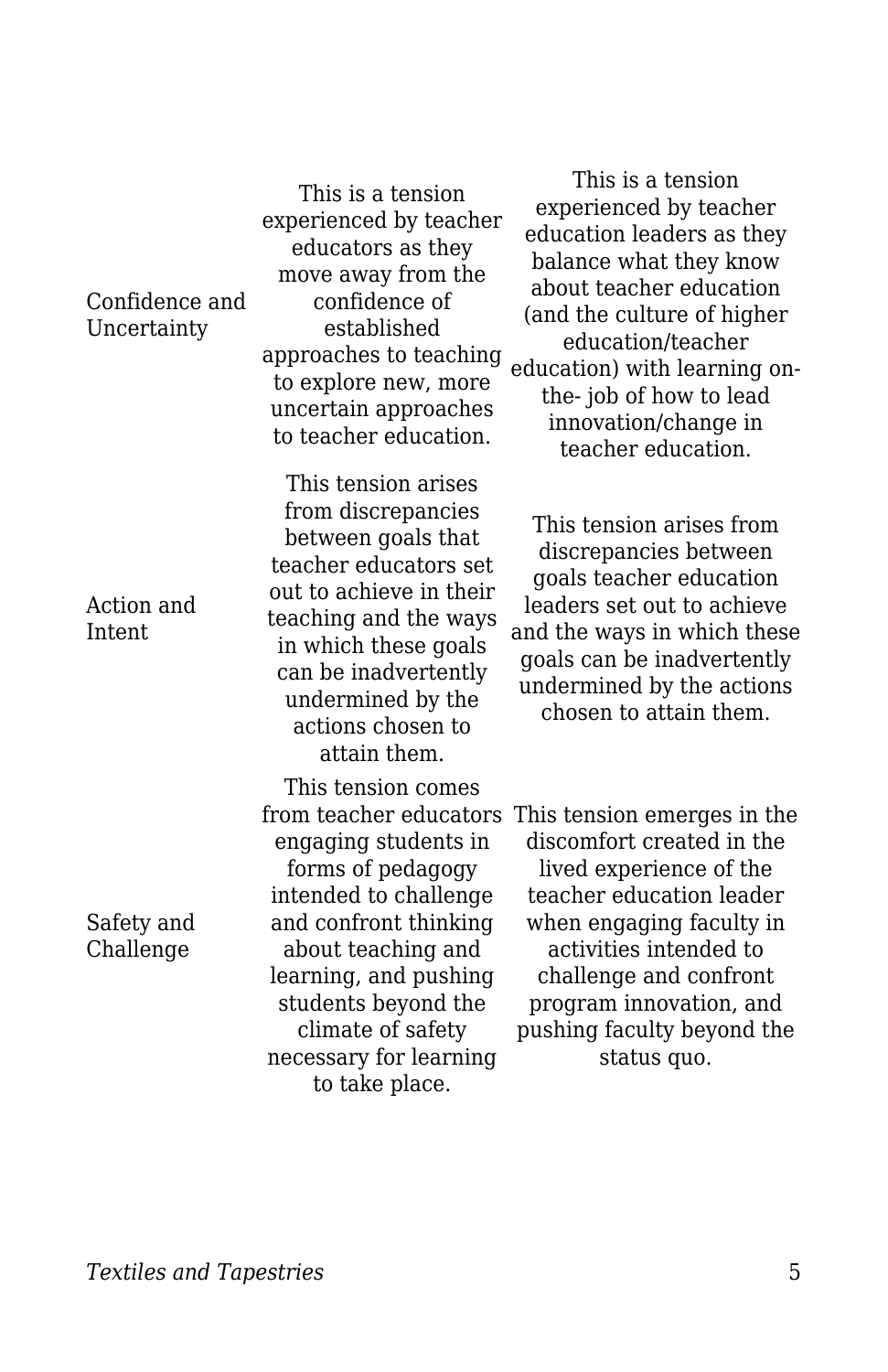|                                     |                         | This tension is embedded in  |
|-------------------------------------|-------------------------|------------------------------|
| Valuing and                         | This tension is         | the leader's role of helping |
|                                     | embedded in the         | faculty recognize the value  |
|                                     | teacher educator's role | of their past experience and |
|                                     | of helping prospective  | expertise as important to    |
|                                     | teachers recognize the  | the puzzle, yet at the same  |
|                                     | value of personal       | time, helping them see       |
| Reconstructing                      | experience in learning  | there is more to teacher     |
| Experience                          | to teach, yet at the    | education than individual    |
|                                     | same time, helping      | expertise and recognize the  |
|                                     | them to see that there  | importance of building new   |
|                                     | is more to teaching     | and more comprehensive       |
|                                     | than simply acquiring   | understandings of high       |
|                                     | experience.             | quality teacher education    |
|                                     |                         | programs.                    |
|                                     | This tension emerges    |                              |
|                                     | from difficulties       |                              |
| Planning and<br>Being<br>Responsive | associated with         | This tension emerges from    |
|                                     | implementing a          | difficulties associated with |
|                                     | predetermined           | change and responding to     |
|                                     | curriculum and          | learning opportunities that  |
|                                     | responding to learning  | arise within the leadership  |
|                                     | opportunities that      | context.                     |
|                                     | arise within the        |                              |
|                                     | context of practice.    |                              |

### **Methods**

Given the importance of enacting reform in teacher education, of importance is how self- study can support the development of the leaders responsible for enacting that reform (Clift, 2015). Self-study served to help us as teacher educators serving in leadership positions improve our practice (LaBoskey, 2004; Samaras, 2002). The research question driving this study is, how do we understand ourselves and work related to leadership in teacher education? We present these findings in the form of the tensions we experienced in our leadership roles.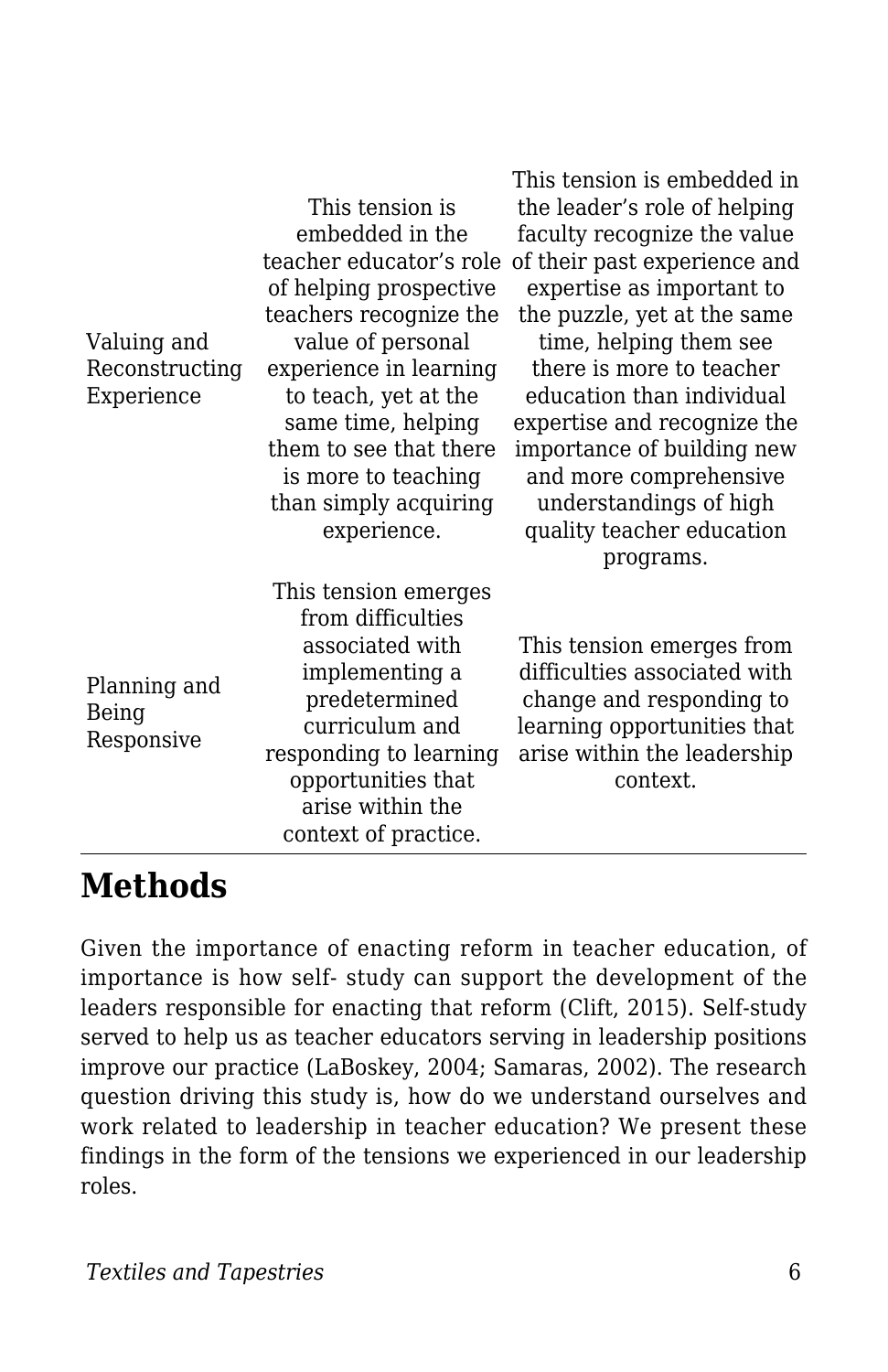Prior to the start of our study, we noted little support, guidance, or training in how to enact leadership roles in higher education and sought an "other," or critical friend (Schuck & Russell, 2005), who might help us "act more wisely, prudently, and critically" in learning to enact our new leadership roles (Carr & Kemmis, 1986, p. 161). Allison and Ramirez (2020) note that, "Leadership self-study inquiries heighten the importance of working with a trusted colleague, someone who is a confidential sounding board, provides an outside perspective unencumbered by institutional politics, and dispassionately challenges rationalizing or defensive thinking actions," and that without critical friends, "teacher educator administrators might find themselves working in isolation and frustration" (p. 8).

### **Context**

In summer 2020, Diane will conclude her fourth year as dean of the college of education at a professional/doctoral-granting university in the southeastern United States. She taught for 13 years in the mid-Atlantic before moving into academia. Diane completed her doctoral degree at a highest-research activity university in the mid-Atlantic, where she worked closely in professional development schools and was surrounded by doctoral students and faculty with strong orientations toward teacher education, which directly informed her professional identity and work in leadership positions. Before her current role as dean, Diane was a teacher educator at three highestresearch universities in the mid-Atlantic and southeastern United States. Over time, she held ever-increasing leadership responsibilities, including center director, department chair, and associate dean of educator preparation before becoming dean at her current institution.

In 2020, Brandon will complete his ninth year as a faculty member at a higher-research university in the mid-Atlantic. He taught four years in the southeastern United States before completing his doctoral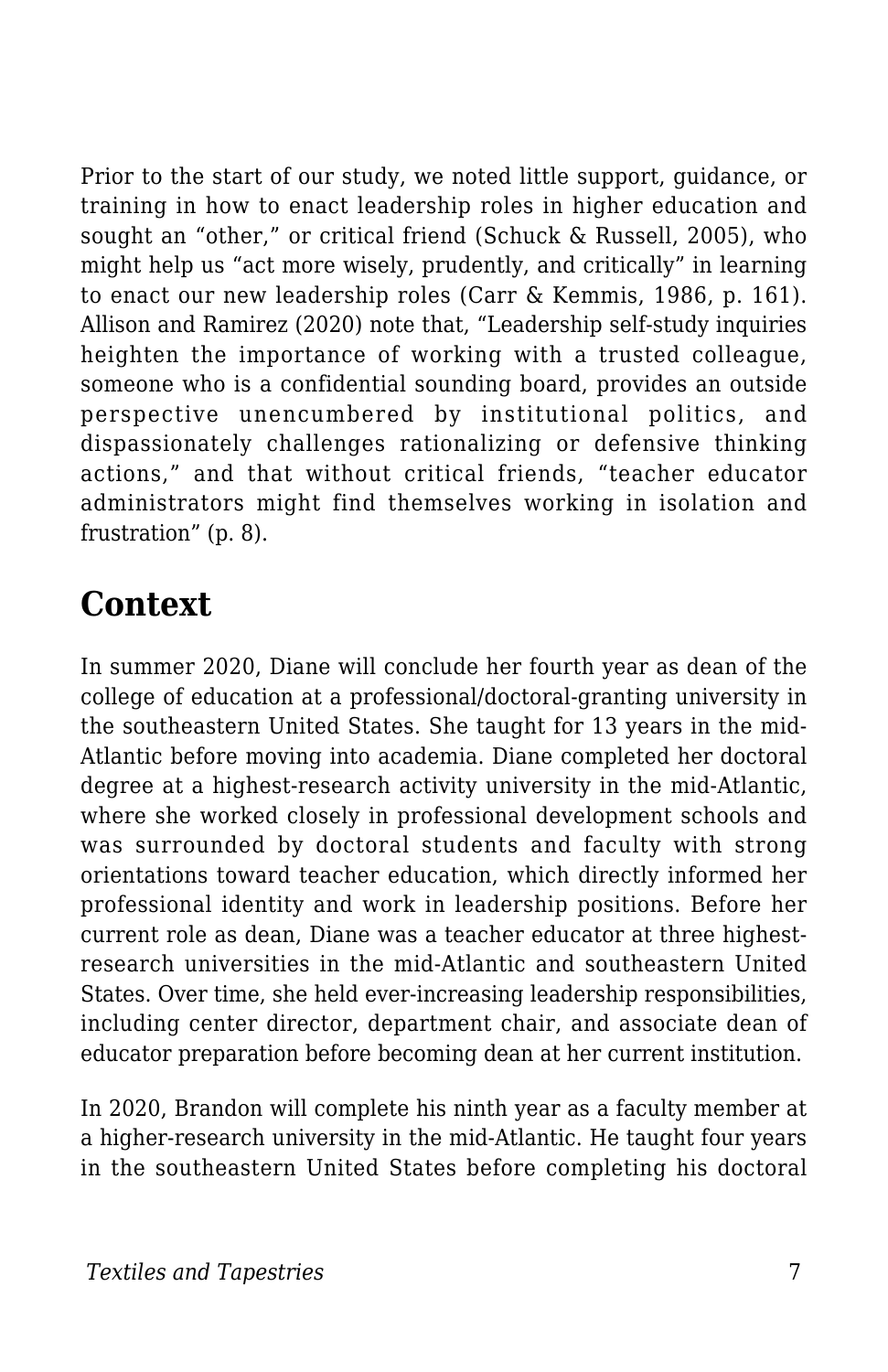degree at a highest-research university in the southeast. Brandon has held several low-level administrative roles, which includes three years as a program director of a master's degree program for licensed teachers, coordinator of a certificate program for provisionallylicensed teachers, and coordinator of a school-university partnership initiative. Brandon recently shifted to faculty governance leadership roles at the college and university level.

#### **Data Collection**

Because we were employed at different institutions with differing responsibilities and time constraints, we used digital technology, namely Google Drive, to help us effectively facilitate data collection and analysis (Hamilton & Pinnegar, 2017). However, data collection was not limited to the online spaces. We regularly cross paths at conferences and discuss our experiences and data, and occasionally communicate by phone. But most data were collected in Google Drive.

We began in March 2018 by sharing educational and professional autobiographies (Bullough & Gitlin, 2001). These autobiographies were meant to provide a foundation for our collaboration and critical friendship. We then engaged in on-going dialogue about our biographies, with the total word count being 30,730 words across the two documents. Afterward, we agreed to periodically post individual narratives related to our leadership experiences and engage in ongoing discussion. Over the next year, Diane posted nine narratives and Brandon four, totaling 35,843 words. In Spring 2019, we shifted focus to a book study of Clift et al.'s (2015), *Inside the role of dean*. We wrote and responded to narratives for each chapter, totaling 39,746 words.

#### **Data Analysis**

We used Berry's (2004, 2007a, 2007b) six tensions of teaching teaching as *a priori* codes and basis for thematic coding of data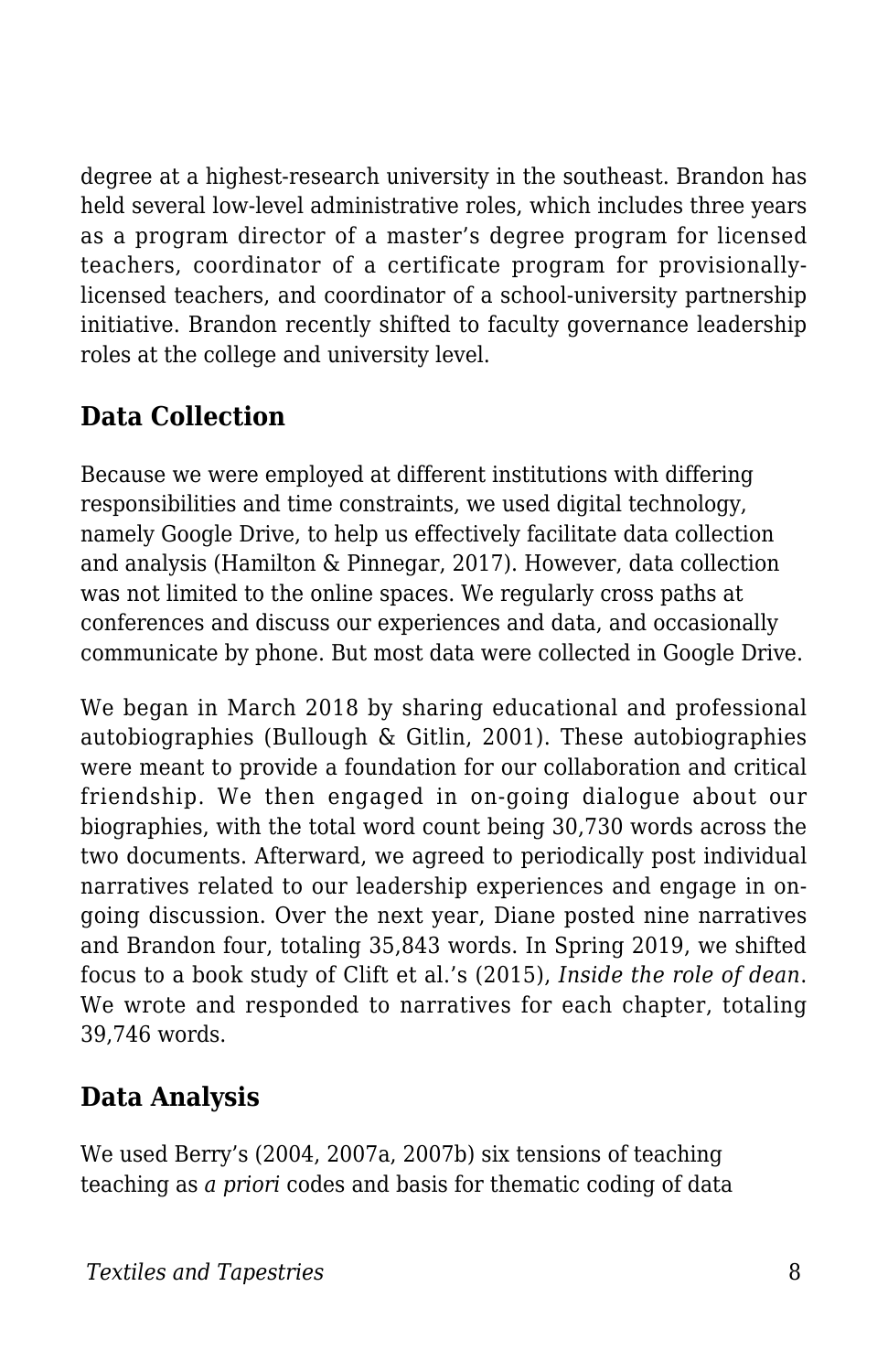(Saldana, 2016), for which we noted the tension in association with the thematic meaning. We identified themes independently and if we disagreed, we discussed the intent and meaning of a passage until we agreed on the tension and thematic meaning. Themes were entered into a spreadsheet, from which we looked for recurring patterns. For this self-study, we focus on two tensions (confidence and uncertainty, safety and challenge). We then engaged in focused coding of our themes (Saldana, 2016). This second level of coding resulted in the findings of this self-study. We sought validity and trustworthiness (Feldman, 2003; Mena & Russell, 2017) through critical friendship, presentation of early findings at a conference on supervision and leadership, and exemplars using "previously defined categories validated from research" (Mena & Russell, 2017, p. 115).

### **Outcomes**

Through self-study we found similarities in our career trajectories, reasons for accepting leadership roles, common fears and uncertainties associated with our leadership work, and how teacher educator identity informs leadership practice. In this section, we share findings from our on-going self-study research into learning leadership, with specific focus paid to the tensions of *confidence and uncertainty* and *safety and challenge*, and how those tensions play out in our work as teacher education leaders.

### **Finding Fit and Losing Self in Leadership**

For us, a consistent consideration in our work as teacher educators and leaders has been a desire for what we saw as professional fit. Diane recalled when she applied for the deanship, she "needed to learn more about [the college and faculty] and they needed to learn more about me to see if there is a good fit." She noted the importance of fit, "I believe that leadership takes a fit between the organization and the candidate," which can present challenges for any teacher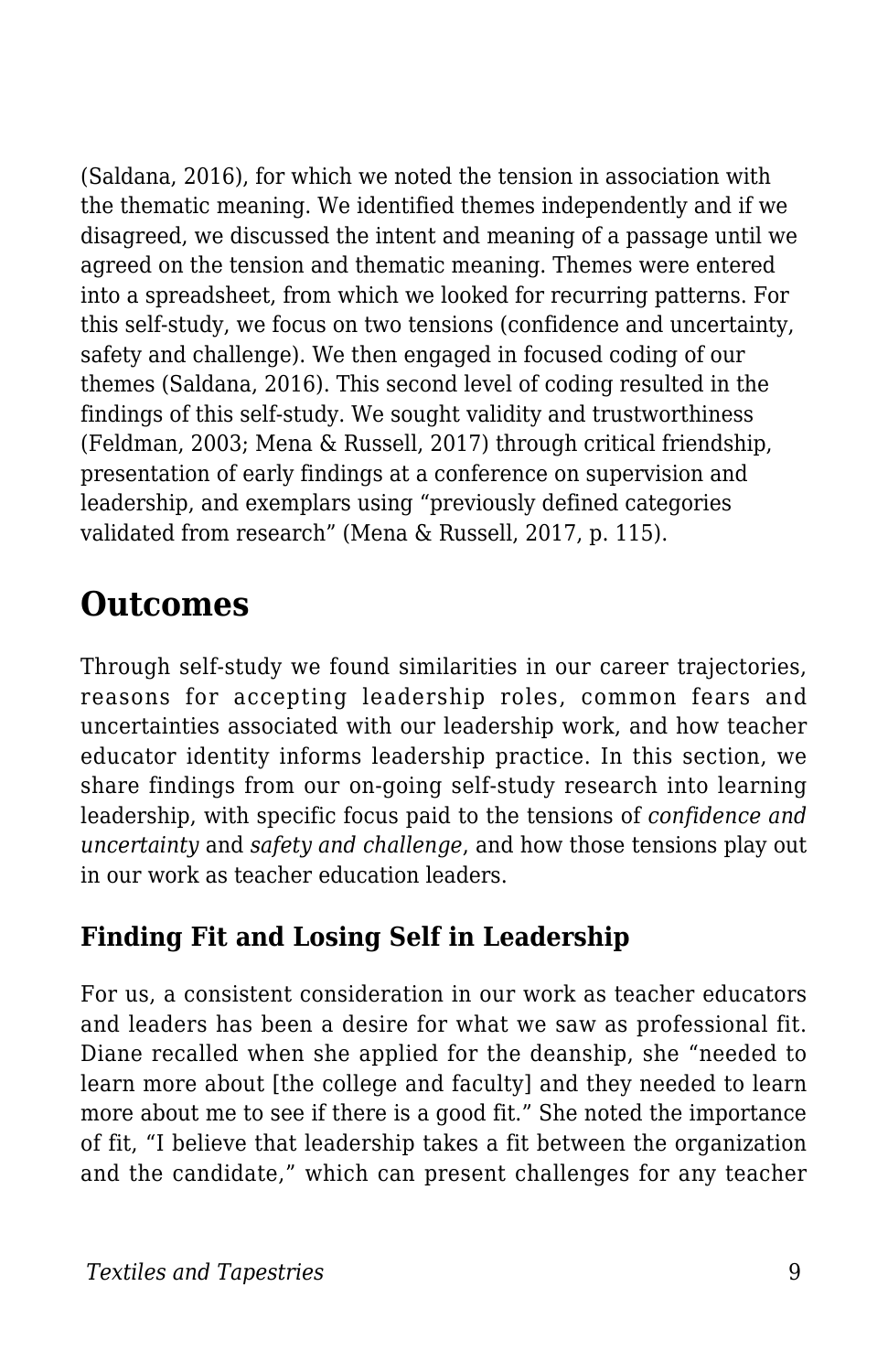educator considering a shift to leadership. For Brandon, fit has been an on-going challenge as his teaching background is in social studies while his teacher education practice and scholarship has increasingly shifted toward teacher education more broadly. And although Brandon continues to periodically teach social studies education courses, which provides a sense of safety and confidence as a disciplinary knowledge base, his responsibilities in helping design, lead and teach in a master's program for practicing teachers shifted his attention away from social studies. As he made this move, Brandon saw a problem for those interested in teacher education, "It becomes hard to find the right 'fit' because of our teaching and scholarly interests, especially in an environment where disciplinary practice dominates." This movement can create uncertainty and professional challenges for teacher education leaders. Having undergone a similar shift in her career, Diane commented that "morphing is natural for some of us within our institutions when we see pockets of possibility but [that it] sometimes causes rubs."

Although Diane sought institutional fit when she applied for the dean position, she was quickly challenged by the lack of alignment between her teacher education practices and scholarship and the college she led, "One thing that I have had to learn to live with is that the college didn't yet have the quality programs that I had studied and wrote about." Diane was aware the college "had challenges and needed direction," one of the reasons she was hired, and has worked with faculty on program development and changes in institutional culture, but she feels her own professional and scholarly input has "really been limited." This created uncertainty surrounding her identity, as Diane noted her passion was to "make a difference in education and, more specifically, the preparation of great teachers." However, as she took on greater leadership roles, Diane reflected, "I have lost myself [my voice] in all of that." Although we took leadership roles to help improve teacher education, we agreed about the impact leadership had on our scholarly identity. Our feelings are similar to how Loughran (2015) saw his "identity as an academic… challenged by the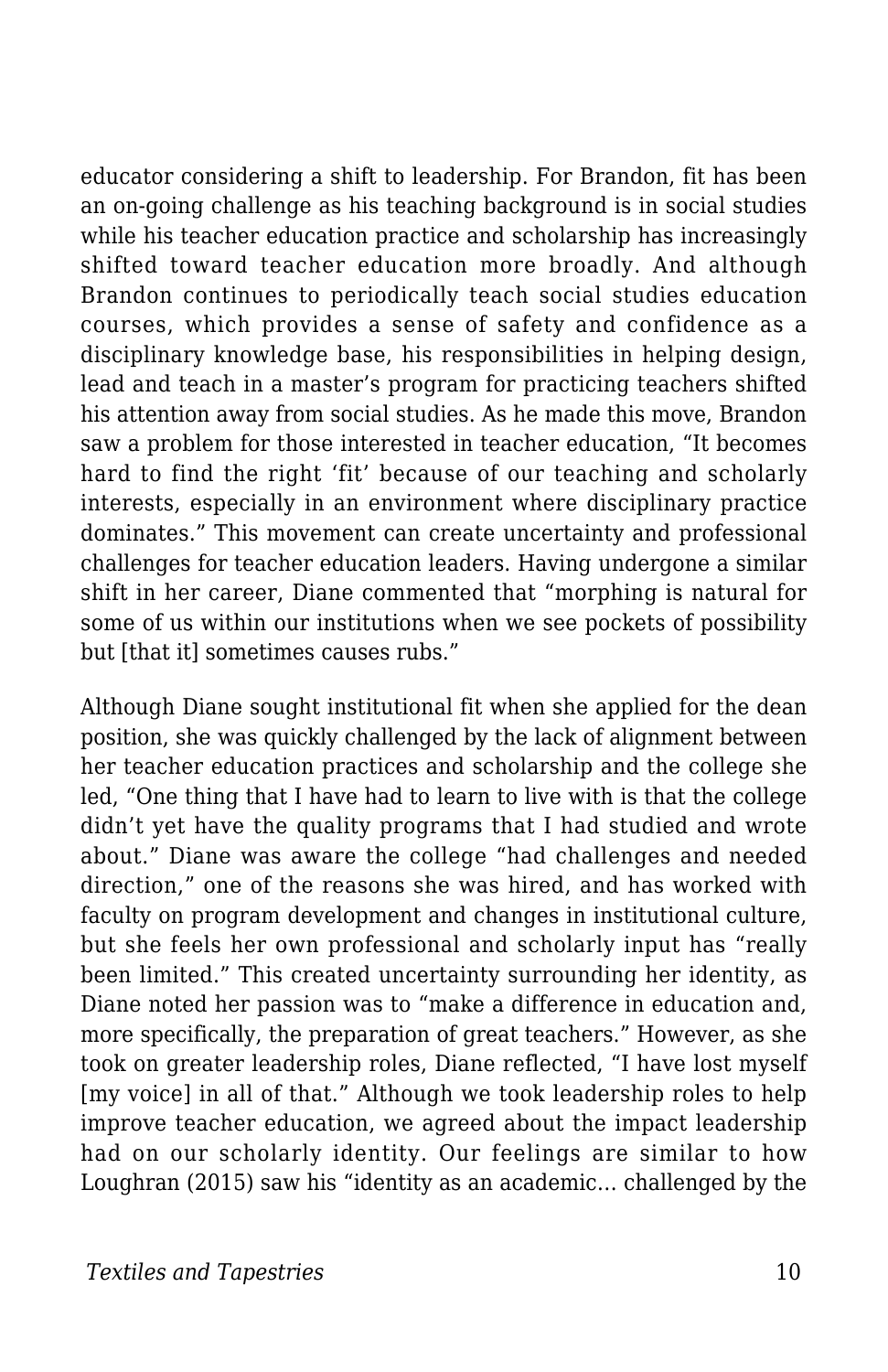daily requirements of the ever-changing nature of [leadership work]" (p. 6). Brandon noted, "My identity has been negatively impacted because of the administrative tasks I have been handed." Diane added, "You have no time [and little space to participate] as an administrator allotted to the work that initially drew you to teacher education in the first place."

Diane has remained in her position as dean and will soon enter year five. However, after three years as program lead, Brandon stepped back from the leadership role to refocus his attention on scholarship while maintaining faculty governance leadership roles at his university and designing a new program. He was not abandoning leadership but, at least temporarily, refocusing his priorities due to uncertainty surrounding his scholarly identity. Given her commitment to a five-year contract, Diane sought opportunities to attend in other ways to her teacher educator identity and practice. She noted that "research and teaching gives me a break in the dailiness of running a college" and from the "interpersonal challenges, conflicts." Diane saw writing and teaching as providing "some insight into the faculty's work and...to be energized." These areas provided confidence, adding, "my scholarship is the one space where I can be who I want and explore the ideas that are important to me." Brandon concurred, "Part of our identity is the writing we do, and that writing often comes from time consuming, collaborative work with others." He summarized the tension that existed between research and leadership, noting, "It is hard to feel good when you cannot fit that part of your identity into your life."

#### **Facing Fears and (Re)Defining Leadership**

A common theme across our narratives was the uncertainty we experienced in learning and enacting leadership. For Diane, this uncertainty manifested itself in her interview for her current position. Brandon asked, "What was your pitch for why you should be dean?,"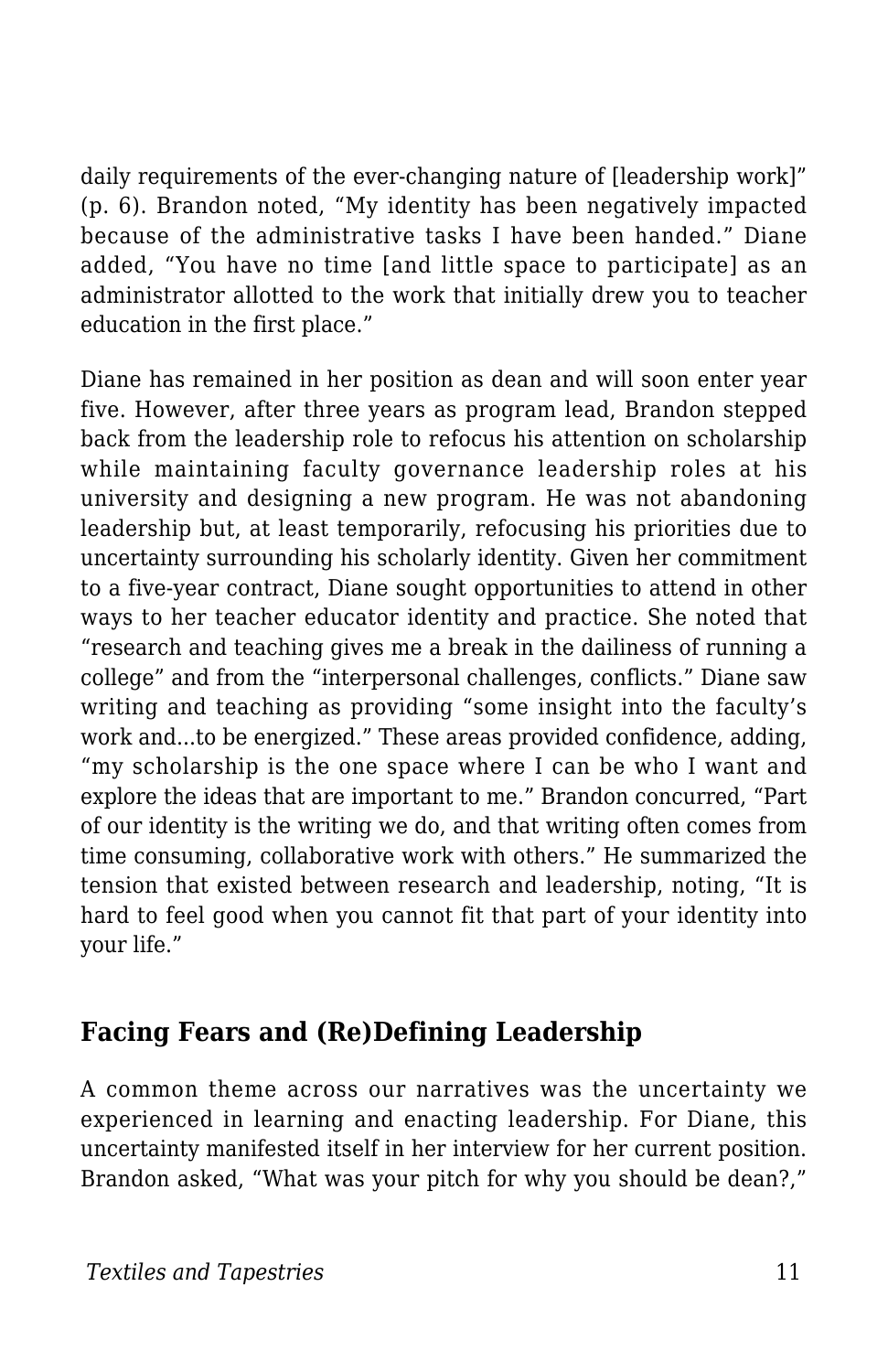to which Diane responded, "I actually told them in the beginning I wasn't sure I wanted to be a dean or their dean." Diane regularly expressed confidence in her teacher education expertise, experience in reforming and leading high-quality education programs, and conducting research on impactful clinical experiences like professional development schools, residency programs, and jobembedded professional development. At the same time, her inability to immediately "fix" the programmatic issues she identified in her college made her question her identity, stating, "I thought I might be able to help them with their challenges" but she was not able "to use my [her] strengths to solve the problems associated with the college's teacher education programs."

This tension of having expertise and an inability to immediately use it generated uncertainty and challenge for how she viewed her teacher educator and leader identities. Diane noted,

I felt like an impostor as I entered the deanship… I had no idea what it meant to be a dean. I had never been one. I knew much more about teacher education and doing teacher education myself than about leading teacher education. I have come to learn that these two things are very different.

This recognition of vulnerability provides powerful insights for those learning to lead. Similar to how teacher candidates can rely on an "authority of experience" (Munby & Russell, 1994), there can be an assumption that leaders know how to lead because they have observed leadership or served in lesser leadership roles. However, leadership is often something learned on-the-job (Gronn, 2015), with the collaborative exploration of practice serving an important role in moving beyond one's personal authority (Allison & Ramirez, 2020). As Diane commented three years into her tenure as dean, "I am still learning what it means to be a dean, what it takes to improve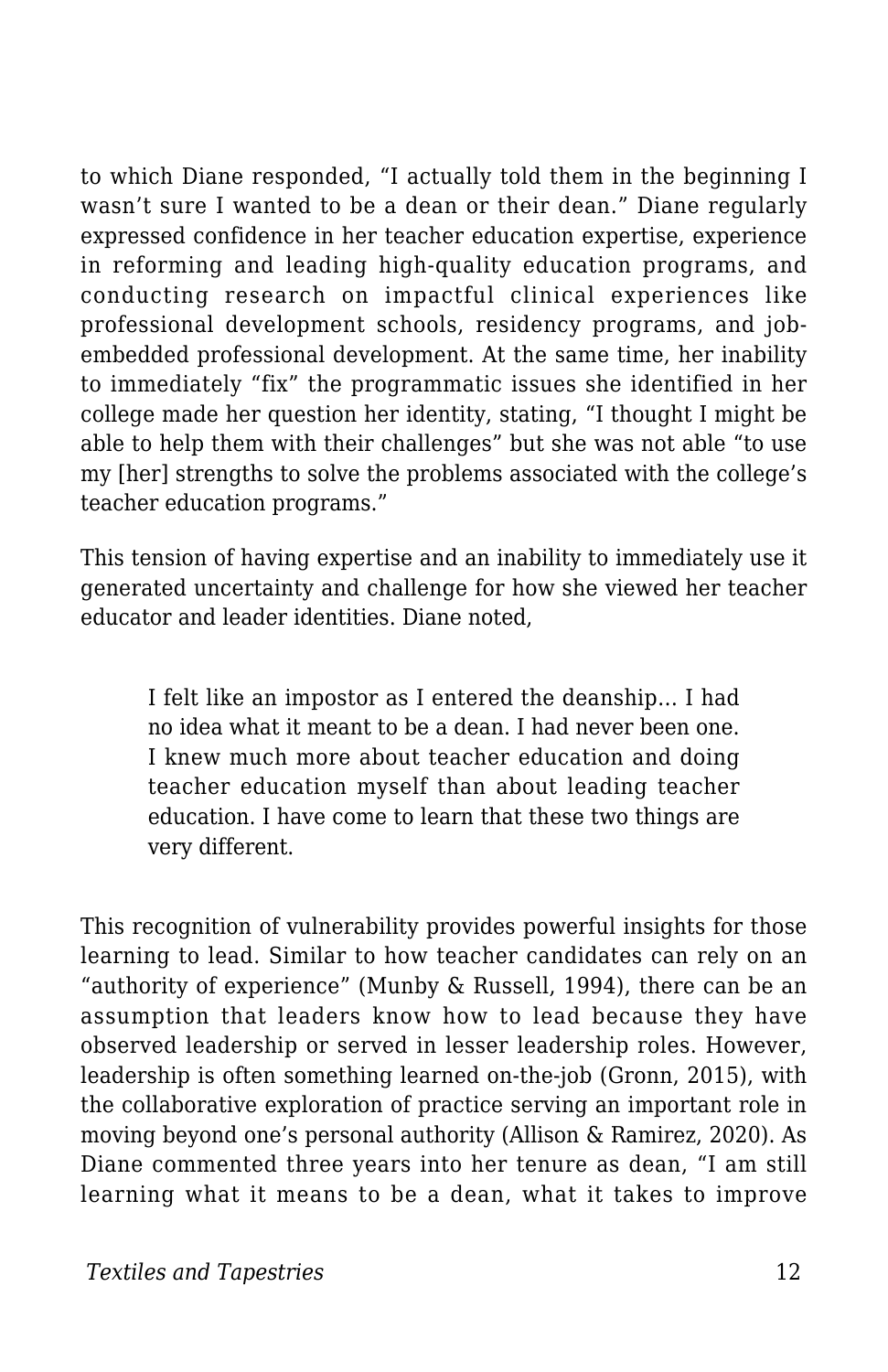programs and help faculty be the best version of themselves, and the meaning seems to be shifting with time and need and as our programs improve. It is incremental though." A later conversation highlighted the benefits of self-study and collaboratively learning leadership in moving beyond the authority of experience, with Brandon commenting,

Ideally, engaging in self-study scholarship as a leader moves you past the 'unconscious trial and error' (Polanyi, 1958) stage to a dedicated, inquiry-based mode of learning how to improve your practice as a [leader].

Uncertainty in leadership goes deeper than distinct differences between identity and the enactment of practices associated with that identity. For us, fear has been a common concern. Diane reflected on prior experiences, "During my early leadership years as both chair and dean, there was always a component of fear, like a worry sitting on my shoulder, whispering in my ear… 'what will happen if…'" The cause for this fear was directly tied to personal experiences in environments where change was needed, noting that there are "important improvements you want to make and sometimes a group of faculty who aren't ready or willing to change and improve. I have watched groups of faculty takedown well-meaning leaders." As someone who saw potential in upper-leadership roles, Brandon responded, "That has always been a fear for me. You seek to do a good job and you think you are but experience resistance from some, who are often the overly vocal." After some thought, Brandon added, "We just have to acknowledge and accept the fear, and to not let it paralyze us."

Over time, these fears have subsided in ways. For Diane, experience gained as dean helped her develop significant understandings of what it means to be a dean, but that did not mean she believed that she knew all she needed to know. Clift (2015) shared Gmelch et al.'s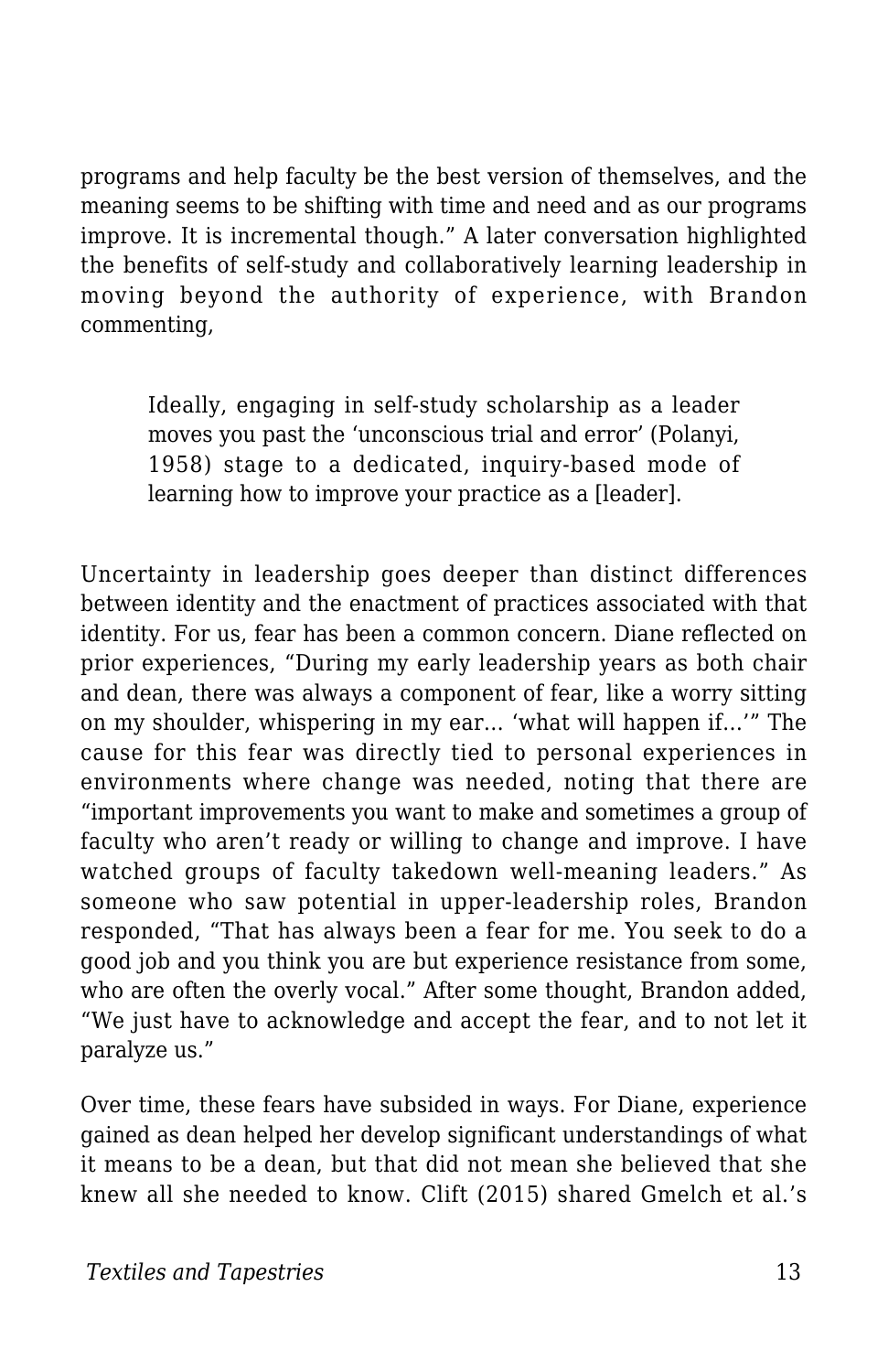(2011) concept of the seasons of the dean. After reading this chapter, Diane commented that though she had learned the work of the spring dean (years one to three), as she entered her time as a summer dean (years four to seven), "I do not know what I don't know for this season. What is it that would make me more effective now that I don't know?" Brandon saw this uncertainty as a sign of confidence, responding, "It takes someone confident in their work and an acceptance of uncertainty to admit that. I wish more leaders would say as much." He regularly admitted uncertainty with the teachers he taught, using it as a pedagogical turn to provoke reflection, with the teachers being appreciative. But he wondered, "Would it be the same if you [as dean] admitted uncertainty at points in your work with faculty?"

Another challenge Diane noticed in her move to leadership related to how she defined her work with programs and faculty. As a faculty member and lower-level administrator, she could be "doing and being the change" as she was intimately involved with program design and enactment, whereas in her role as dean she had to redefine her responsibility as "pushing and facilitating the change." As someone whose identity is closely associated with powerful teacher education, she "had difficulty figuring out the boundaries" so she does not interject herself too much into curriculum, which has historically been the purview of faculty. She noted, "My teacher educator identity has brought me to leadership roles where programs had room for improvement and I had the expectation to improve them." Yet there is a noticeable tension in that as Diane has moved further up the leadership ladder, gaining increased managerial responsibilities coupled with the expectation to be responsive to external pressures and mandates, the immediate impact she can have on the design and enactment of good teacher preparation curriculum and instruction remains limited in scope.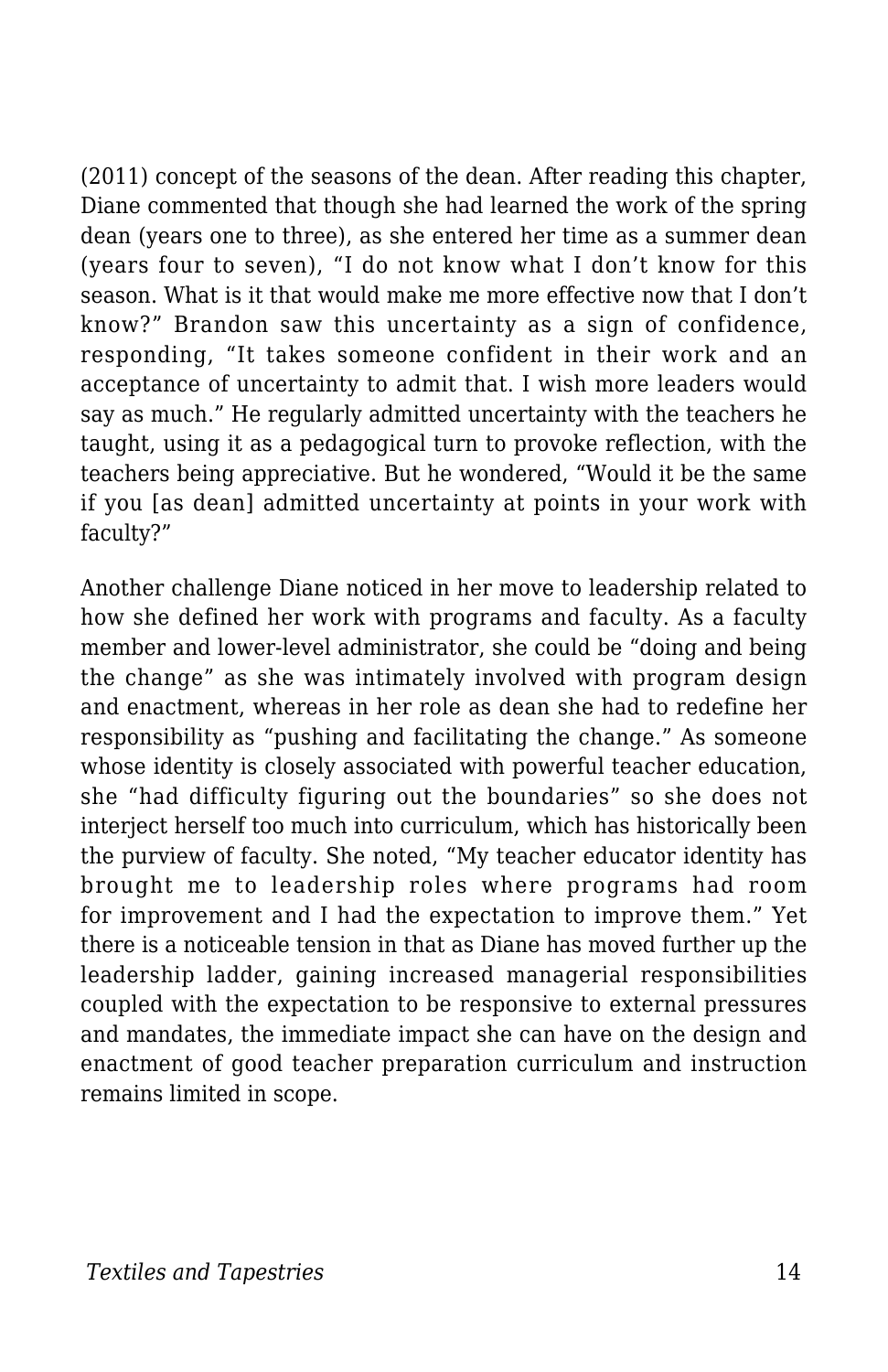### **Discussion and Conclusions**

Of clear importance to understanding our experiences as leaders is the recognition that leadership is largely "on-the-job training." This is consistent with the work of Allison and Ramirez (2020) and Clift (2011, 2015) who noted their preparation lacked formal training and clarity of leadership role expectations, leading to role ambiguity as they entered their work. Our practices seem to rely on the assumption that "experienced, successful teacher educators have the dispositions and latent skills to be successful teacher educator administrators" (Allison & Ramirez, 2020, p. 16). Given this assumption paired with the expectation of learning on the job, it is no wonder that highly visible learning about leadership is stressful and complicated by fear when it is enacted with little support. This visibility – coupled with annual faculty evaluations, possible votes of no confidence and renewed appointments often based on feedback from those whom you are leading through challenging shifts in their own work- makes leadership lonely, and leaders often face legitimate fear in asking faculty to engage in the complex and time- intensive work. Our collaborative work provides further evidence that leadership learning can be supported through collaborative self-study by providing a space for reflection and sense-making.

The role of losing one's teacher educator identity emerged as also central to the tensions that cut through our work creating another type of fear. In this case, the fear of losing one's identity as a teacher education scholar emerged as we were left increasingly out of or not supported in the spaces needed to create visible programmatic improvements. As a result, we recognized our leadership would need to focus on working through others, including those who may or may not currently possess prerequisite knowledge needed to realize teacher education reform. When important knowledge is missing, what is the leader's role related to supporting faculty learning and how do we learn to support the learning of others? As noted by many others, when we assume roles as teacher education leaders, we often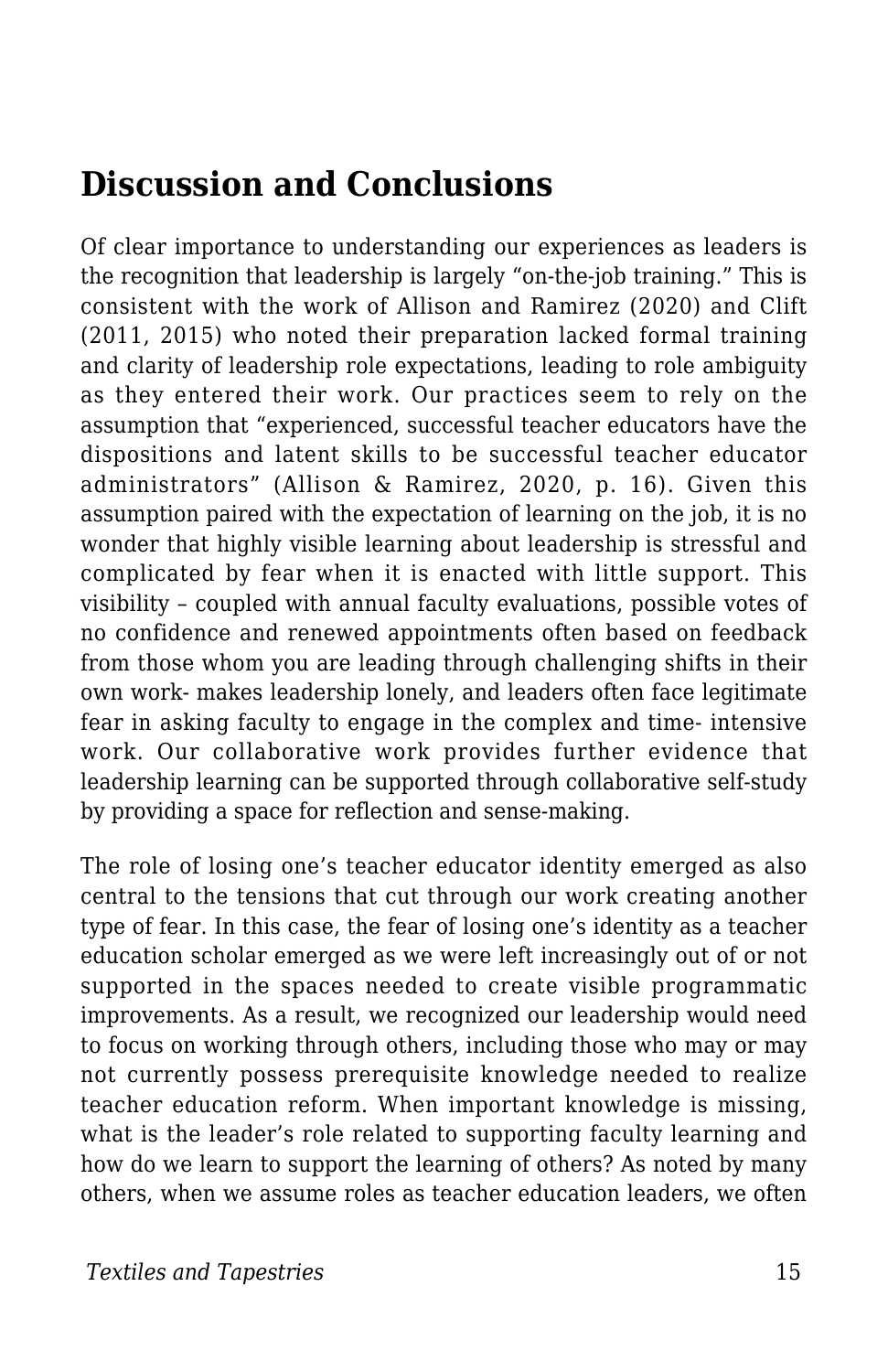experience crises of professional identity as we are pulled further away from who we aspired to be as teacher educators (e.g., Beijaard, 2015; Collins, 2016; Wubbels, 2015).

Finally, the tensions that emerged within this self-study have implications for those interested in not only higher education administration but those committed to leading teacher education reform and innovation. Specifically, the tensions that emerged emphasize learning more consonant with leadership rather than more traditional images of administration or management. In seeking deep conceptual change in our teacher education programs, the two tensions we address speak to how we define our leadership roles as a result of our passion and commitment to building strong teacher education programs. This finding aligns with the work of Allison and Ramirez (2020) who suggest that the way individuals seem to find themselves in teacher educator administrative roles have implications for "how administrators define themselves in their roles, how they perceive and navigate the transition into leadership, and ultimately how they experience and balance the constraints and affordances of their leadership roles" (p. 13). In our cases, our commitment to reform in teacher education has significantly impacted the way we define our leadership roles, navigate leadership spaces, and negotiate the constraints and affordances of our efforts. The tensions point to the highly challenging, personal nature of leading teacher education reform, particularly when one's identity as a teacher educator is entangled with the work.

### **References**

Allison, V. A., & Ramirez, L. A. (2016). Co-mentoring: The iterative process of learning about self and "becoming" leaders. *Studying Teacher Education, 12*(1), 3–19.

Allison, V. A., & Ramirez, L. A. (2020). Role of self-study in navigating teacher educator administrators' responsibilities. In A. Berry, S.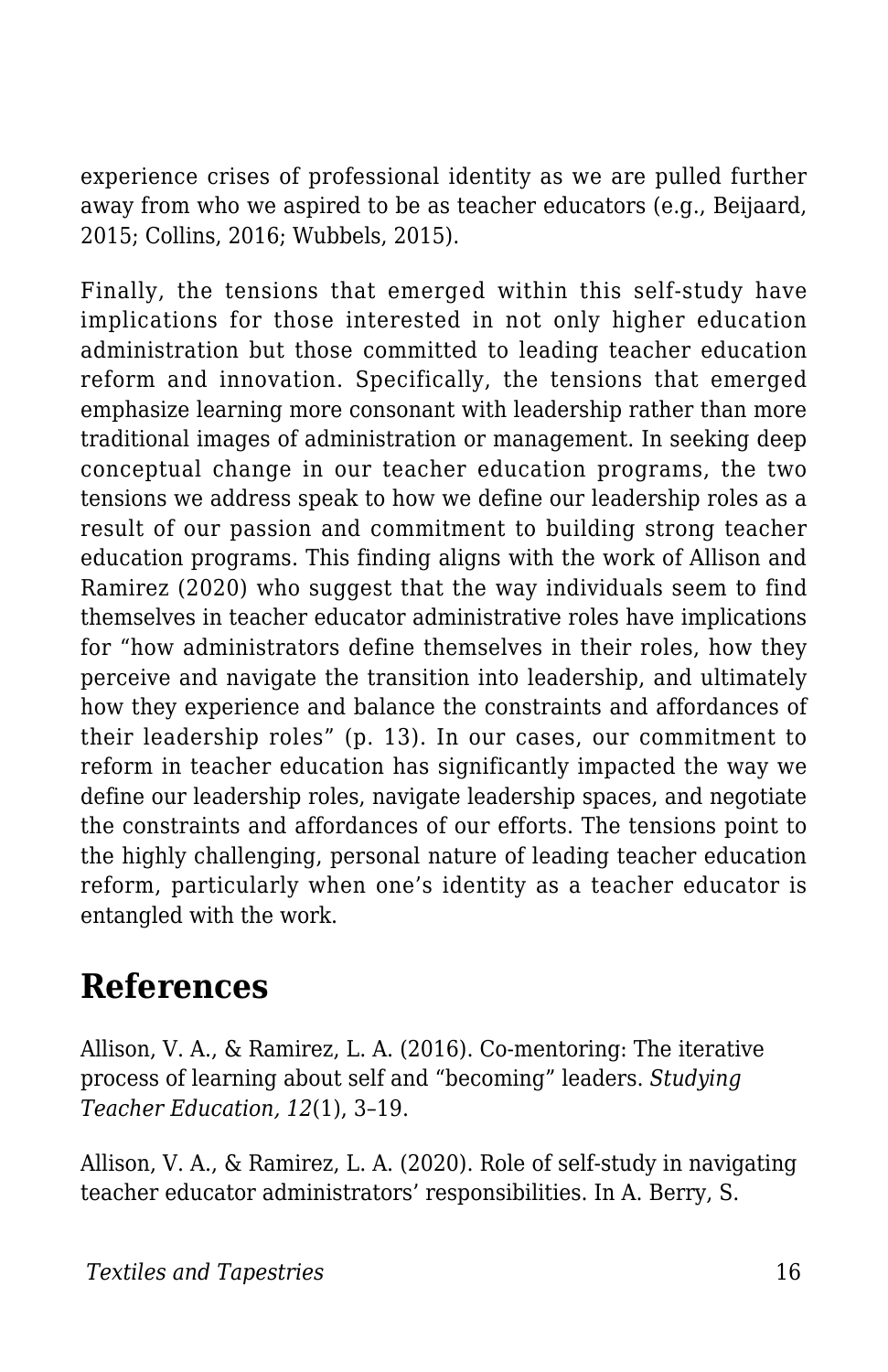Bullock, A. Crowe, H. Guðjónsdóttir, J. Kitchen, & M. Taylor (Eds.), *International handbook of self-study of teaching and teacher education* (2nd ed). Springer.

Badali, S. (2012). Reconciling tensions as a teacher educator and administrator. In J. R. Young, B. Erickson, & S. Pinnegar (Eds.), *Extending inquiry communities: Illuminating teacher education through self-study* (pp. 32-35). Brigham Young University.

Beijaard, D. (2015). A dean's role in different contexts: Simply a matter of boundary crossing? In R. T. Clift, J. Loughran, G. E. Mills, & C. J. Craig (Eds.), *Inside the role of dean: International perspectives on leading in higher education* (pp. 35-45). Routledge.

Berry, A. (2004). Self-study in teaching about teaching. In J. J. Loughran, M. L. Hamilton, V. K. LaBoskey, & T. Russell (Eds.), *International handbook of self-study of teaching and teacher education practices* (pp. 1295-1332). Springer.

Berry, A. (2007a). *Tensions in teaching about teaching: Understanding practice as a teacher educator*. Springer.

Berry, A. (2007b). Reconceptualizing teacher educator knowledge as tensions: Exploring the tension between valuing and reconstructing experience. *Studying Teacher Education, 3*(2), 117-134.

Buller, J. L. (2012). *The essential department chair: A comprehensive desk reference* (2nd ed). Jossey-Bass.

Bullough, R. V. Jr., & Gitlin, A. D. (2001). *Becoming a student of teaching: Linking knowledge production and practice* (2nd ed.). RoutledgeFalmer.

Carr, W., & Kemmis, S. (1986). *Becoming critical: Education, knowledge, and action research*. Falmer Press.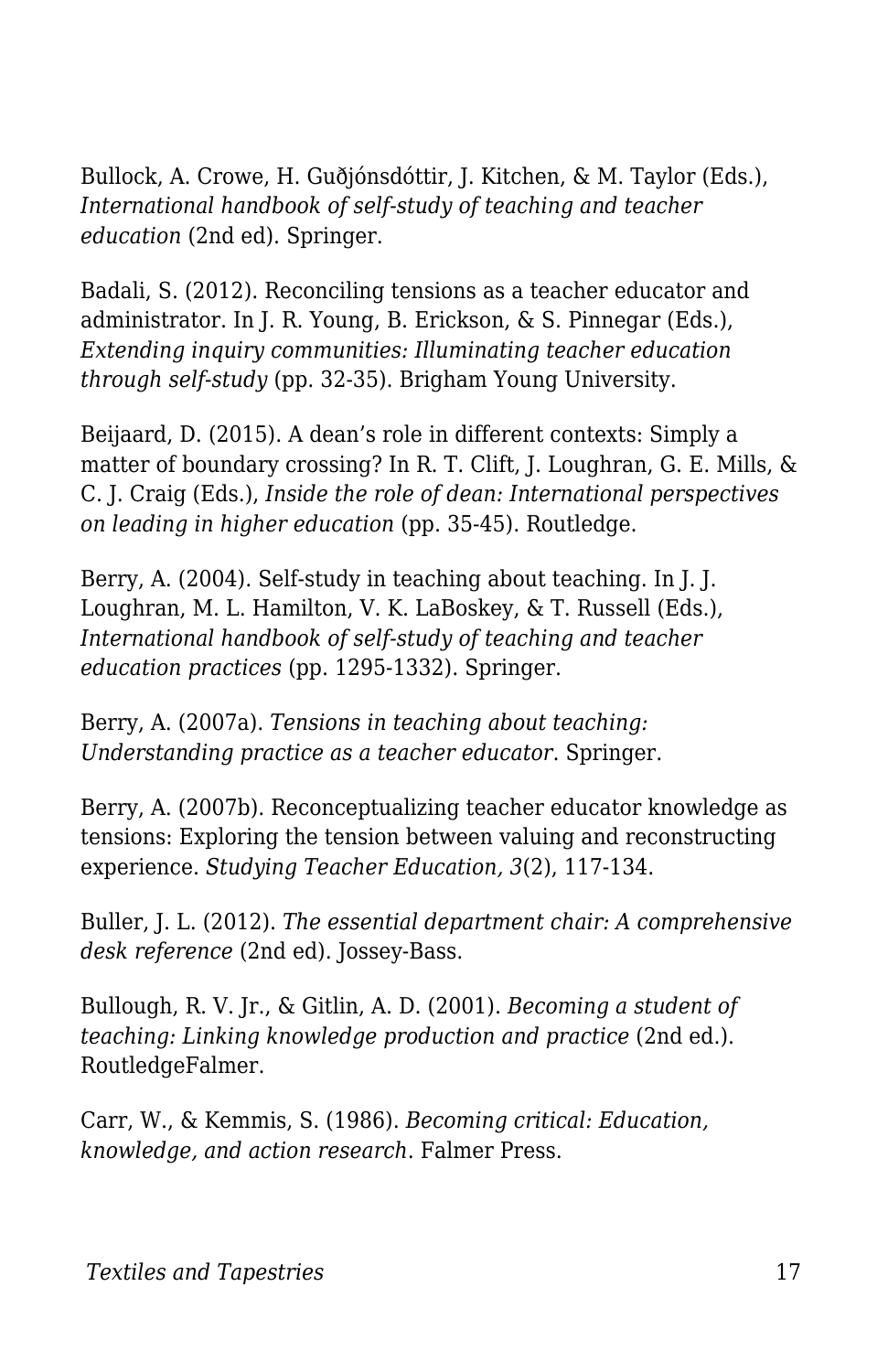Cipriano, R. E., & Riccardi, R. (2010). What is unique about chairs? A continuing exploration. *Department Chair, 20*(4), 26-28.

Clift, R. T. (2011). Shifting roles, shifting context, maintaining identity. *Studying Teacher Education, 7*(2) 159-170.

Clift, R. T. (2015). At your service: An associate dean's role. In R. T. Clift, J. Loughran, G. E. Mills, & C. J. Craig (Eds.), *Inside the role of dean: International perspectives on leading in higher education (pp.* 21-34). Routledge.

Clift, R. T., Loughran, J., Mills, G. E., Craig, C. J. (Eds.) (2015). *Inside the role of dean: International perspectives on leading in higher education*. Routledge.

Collins, C. (2016). Learning through leading: A self-study in district administration. *Studying Teacher Education, 12*(2), 188-204.

Elliott-Johns, S. E. (Ed.) (2015). *Leadership for change in teacher education: Voices of Canadian dean of education*. Sense.

Gmelch, W., Hopkins, D., & Damico, S. (2011). *Seasons of a dean's life: Understanding the role and building capacity*. Stylus Publishing.

Gronn, P. (2015). Fortress days - 1,278 of them. In R. T. Clift, J. Loughran, G. E. Mills, & C. J. Craig (Eds.), *Inside the role of dean: International perspectives on leading in higher education (pp. 49-62).* Routledge.

Hamilton, M. L., & Pinnegar, S. (2017). Self-study of teaching and teacher education practices methodology and the digital turn. In D. Garbett & A. Ovens (Eds.), *Being self-study researchers in a digital world: Future oriented research and pedagogy in teacher education* (pp. 11-31). Springer.

Kitchen, J. (2016). Enacting a relational approach as a university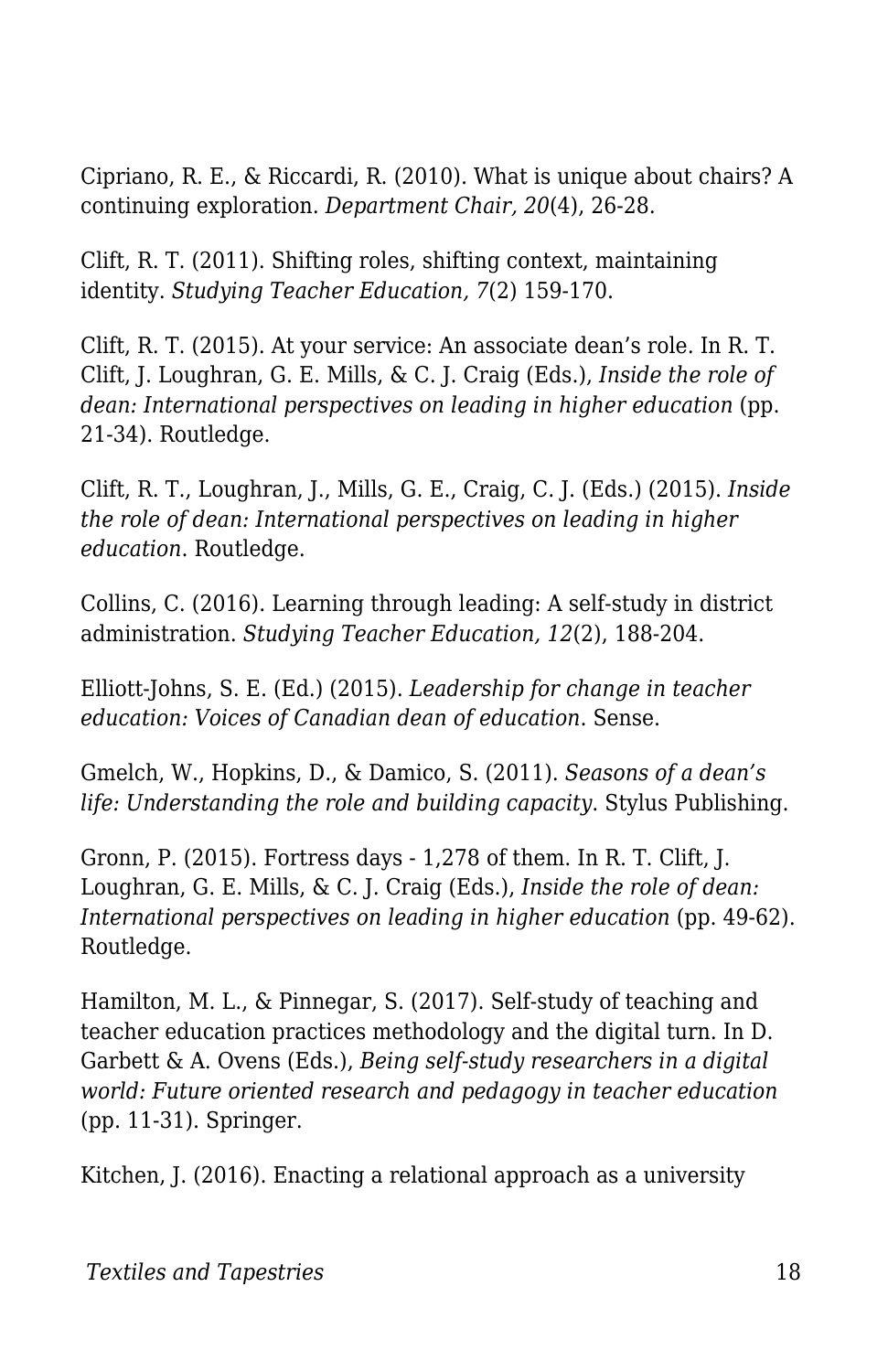administrator: A self-study. *Teacher Learning and Professional Development, 1*(2), 73–83.

LaBoskey, V. K. (2004). The methodology of self-study and its theoretical underpinnings. In J. J. Loughran, M. L. Hamilton, V. K. LaBoskey, & T. Russell (Eds.), *International handbook of self-study of teaching and teacher education practices* (pp. 817–869). Kluwer.

Loughran, J. J. (2015). A process of change: The transition to becoming a dean. In R. T. Clift, J. Loughran, G. E. Mills, & C. J. Craig (Eds.), *Inside the role of dean: International perspectives on leading in higher education* (pp. 21-34). Routledge.

Loughran, J. J., & Allen, M. (2014). Learning to be coached: How a dean learnt with a critical friend. In D. Garbett & A. Ovens (Eds.), *Changing practices for changing times: Past, present and future possibilities of self-study research* (pp. 139-141). University of Auckland.

Loughran, J. J., & Brubaker, N. (2015). Working with a critical friend: A self-study of executive coaching. *Studying Teacher Education, 11*(3), 255–271.

Manke, M. P. (2004). Administrators also do self-study: Issues of power and community, social justice and teacher education reform. In J. J. Loughran, M. L. Hamilton, V. K. LaBoskey, & T. Russell (Eds.), *International handbook of self-study of teaching and teacher education practices* (pp. 1367-1392). Kluwer.

Mena, J., & Russell, T. (2017). Collaboration, multiple methods, trustworthiness: Issues arising from the 2014 International Conference on Self-Study of Teacher Education Practices. *Studying Teacher Education, 13*(1), 105-122.

Munby, H., & Russell, T. (1994). The authority of experience in learning to teach: Messages from a physics methods class. *Journal of*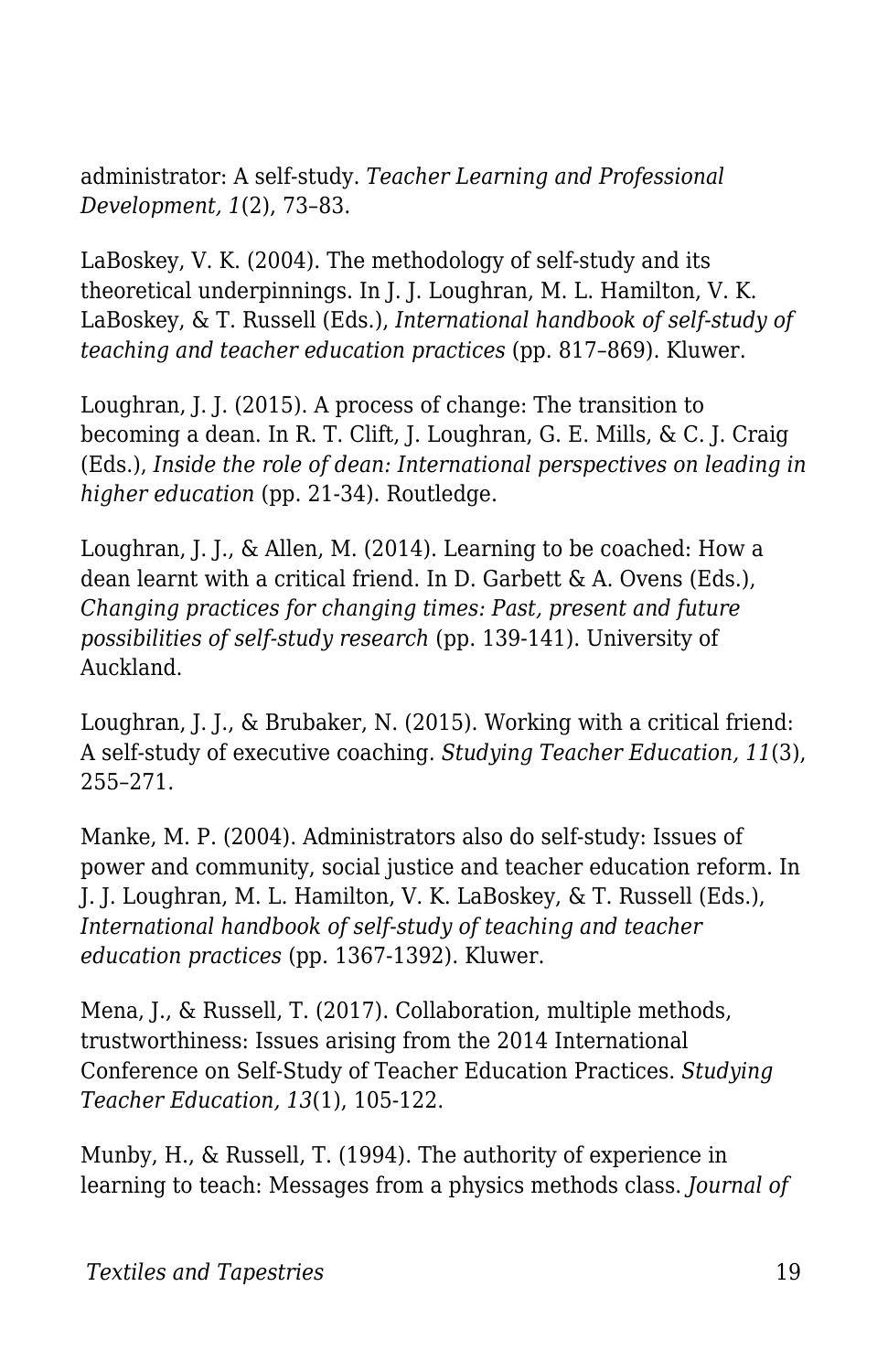*Teacher Education, 45*(2), 86-95.

Polanyi, M. (1958). *Personal knowledge: Toward a post-critical philosophy*. Routledge.

Ramirez, L. A., & Allison, V. A. (2016). Thriving vs. surviving: Our journey to align our teacher education selves in the contexts of leadership. In D. Garbett & A. Ovens (Eds.), *Enacting self-study as methodology for professional inquiry* (pp. 207-212). University of Auckland.

Ramirez, L. A., & Allison-Roan, V. A. (2014). Leadership, ready or not: Lessons learned about self through 'becoming' leaders via comentoring. In D. Garbett & A. Ovens (Eds.), *Changing practices for changing times: Past, present and future possibilities of self-study research* (pp. 174-176). University of Auckland.

Saldaña, J. (2016). *The coding manual for qualitative researchers* (3rd ed.). Sage.

Samaras, A. (2002). *Self-study for teacher educators: Crafting a pedagogy for educational change*. Peter Lang.

Schuck, S., & Russell, T. (2005). Self-study, critical friendship, and the complexities of teacher education. *Studying Teacher Education, 1*, 107–121.

Williams, J., Ritter, J., & Bullock, S. M. (2012). Understanding the complexity of becoming a teacher educator: Experience, belonging, and practice within a professional learning community. *Studying Teacher Education, 8*(3), 245-260.

Wubbels, T. (2015). Twenty-five years of deaning: A colorful journey. In R. T. Clift, J. Loughran, G. E. Mills, & C. J. Craig (Eds.), *Inside the role of dean: International perspectives on leading in higher education* (pp. 63-80). Routledge.